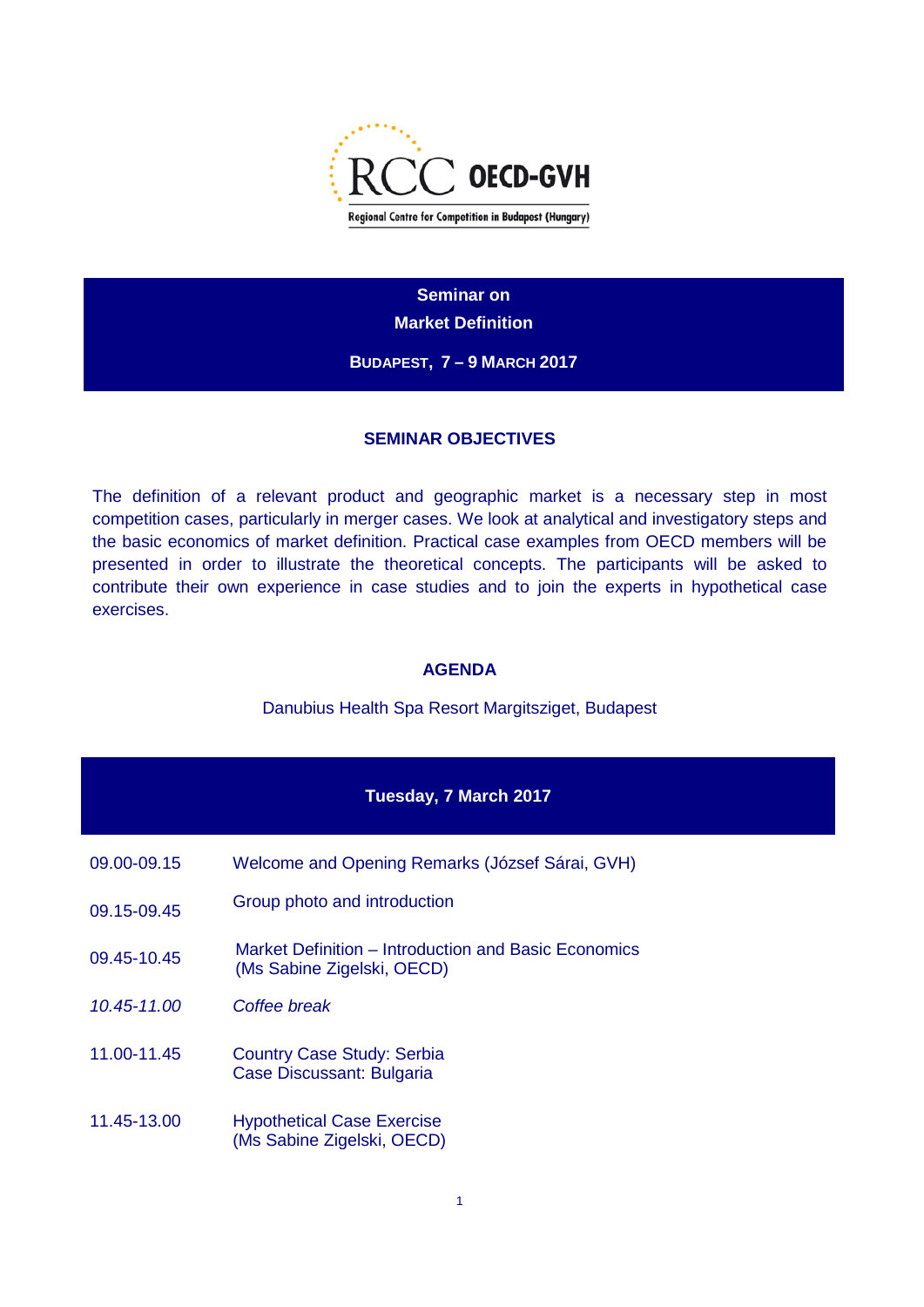| $13.00 - 14.00$ | Lunch                                                                                                |
|-----------------|------------------------------------------------------------------------------------------------------|
| 14.00-15.00     | Geographic Market Definition in EC Merger Control<br>(Mr Joao Azevedo, European Commission, Belgium) |
| 15.00-15.15     | Coffee break                                                                                         |
| 15.15-16.45     | <b>Hypothetical Case Exercise</b><br>(Mr Joao Azevedo, European Commission, Belgium)                 |
| 18:30 -         | Welcome dinner - meeting at the hotel reception                                                      |

## **Wednesday, 8 March 2017**

| 09.30-10.30     | The Fnac Darty Merger<br>(Mr Eshien Chong, Autorité de la Concurrence, France)            |
|-----------------|-------------------------------------------------------------------------------------------|
| 10.30-10.45     | Coffee break                                                                              |
| 10.45-11.30     | <b>Country Case Study: Romania</b><br>Case Discussant: Albania                            |
| 11.30-12.30     | Market Definition in Recent Hungarian Merger Cases<br>(Mr Boris Martinovic, GVH, Hungary) |
| 12.30-13.45     | Lunch                                                                                     |
| 13.45-15.00     | <b>Hypothetical Case Exercise</b><br>(Ms Sabine Zigelski, OECD)                           |
| 15.00-15.45     | <b>Country Case Study: Ukraine</b><br><b>Case Discussant: Croatia</b>                     |
| 15.45-16.00     | Coffee break                                                                              |
| 16.00-17.00     | Market Definition: FTC v. Sysco<br>(Ms Melissa C. Hill, FTC, USA)                         |
| $19.00 - 21.00$ | Dinner in the hotel's restaurant                                                          |